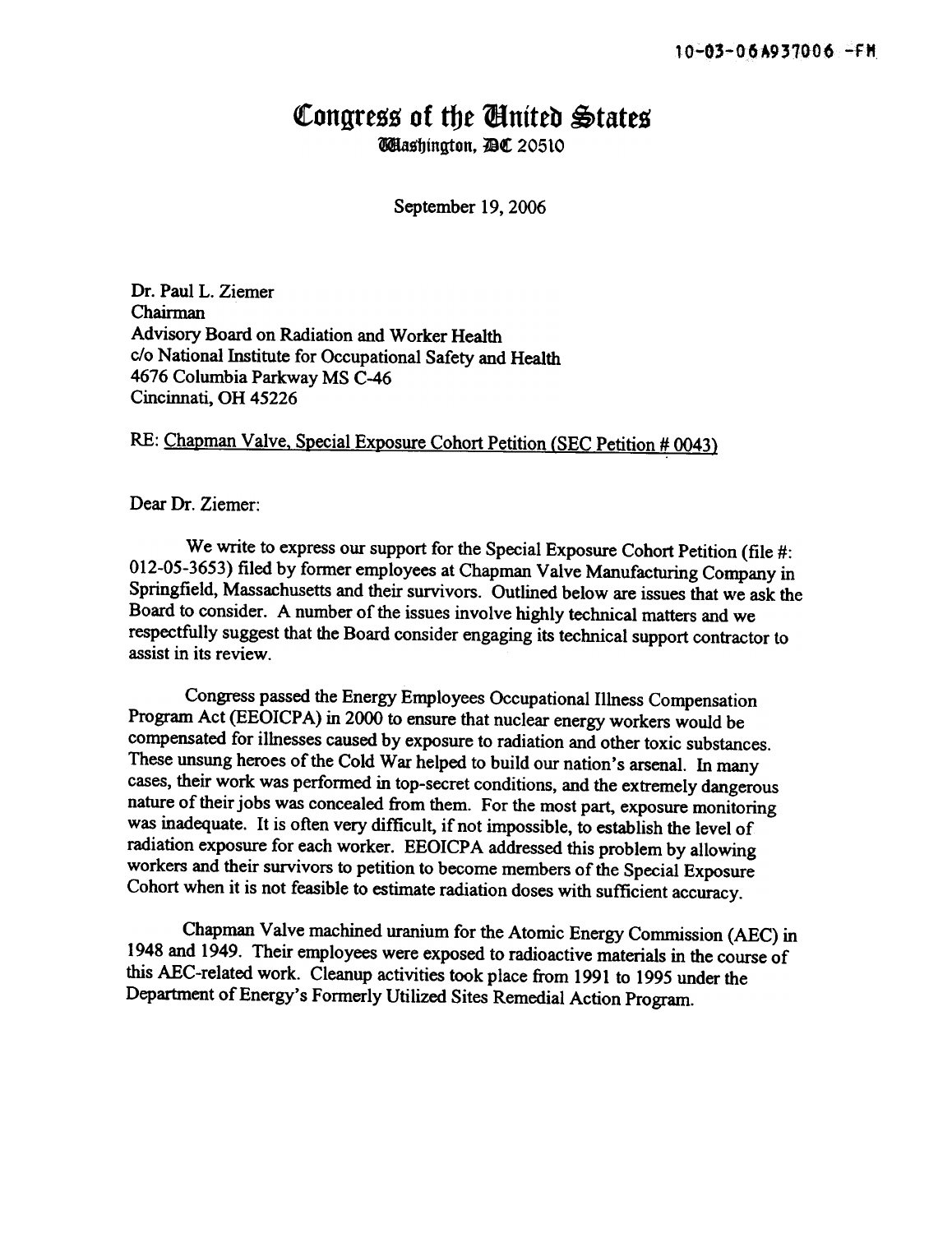Dr. Paul L. Ziemer September 19, 2006 Page 2

The SEC Petition for these Chapman Valve workers was submitted on August 15, 2005, qualified on November 9, 2005, and the SEC Evaluation was due, under the terms of NIOSH's Interim Final Rule, on May 9, 2006. We received the NIOSH SEC Evaluation Report on August 31, 2006, more than three months after the 180-day deadline established under EEOICPA. The Evaluation Report concludes that it is feasible to complete dose reconstructions with the data that has been recovered for this site. We have serious questions about the basis for this conclusion.

NIOSH is relying upon the February 22, 2005 Site Profile (ORAU-TKBS-0033) for the Chapman Valve site as the basis for concluding that it is feasible to reconstruct the dose for these workers. That Site Profile was issued only one day after a public meeting with former workers in February 2005. At that meeting, NIOSH received numerous pieces of evidence and testimony regarding the activities at the plant. Since the Site Profile was issued the next day, it could not have incorporated evidence from that meeting.

We have been advised by NIOSH that the agency intends to revise the Site Profile. We applaud this decision. In light of this planned revision, however, we find it curious that the Evaluation Report would be issued based in substantial part on analyses from the existing Site Profile. While NIOSH states these changes to the Site Profile will not make a difference in the SEC Evaluation Report, we have difficulty understanding how this could be the case. At a minimum, the petitioners should be allowed to see the revised Site Profile and to review it in conjunction with the Evaluation Report to make appropriate comment.

We are also deeply concerned about the conclusions reached by the Evaluation Report. Under EEOICPA, NIOSH has the burden of demonstrating that the data is representative of the highest exposed individuals at a worksite, and the Board has adopted evaluation criteria regarding these workers:

## 4. Consideration of Data and Data Subsets -

NIOSH must demonstrate that there are sufficient data (e.g., is the sample size adequate) and that the data are representative of the highest exposed individuals within the class. This may involve looking at subsets of larger exposure data sets. Often these subsets are less comprehensive for a given time period (usually earlier years). NIOSH should assess how "robust" these data or data subsets are for the purposes of dose reconstruction. In answering this question NIOSH should consider whether they can determine the representativeness of the data. Some questions which should be considered in evaluating representativeness include: 1) Are the data from the site in question, from a surrogate site(s), or both; 2) If from a surrogate site, have these data been appropriately evaluated and have the uncertainties due to extrapolation from another site been accounted for; 3) Do they represent the highest exposed individuals? 4) Do they represent the entire exposed cohort; 5) Do they represent all workers ever on the site; 6) Are the data from "cohort" type sampling?; and 7) Can the data be interpreted in a way to ensure that the maximum plausible dose can be determined? (emphasis added).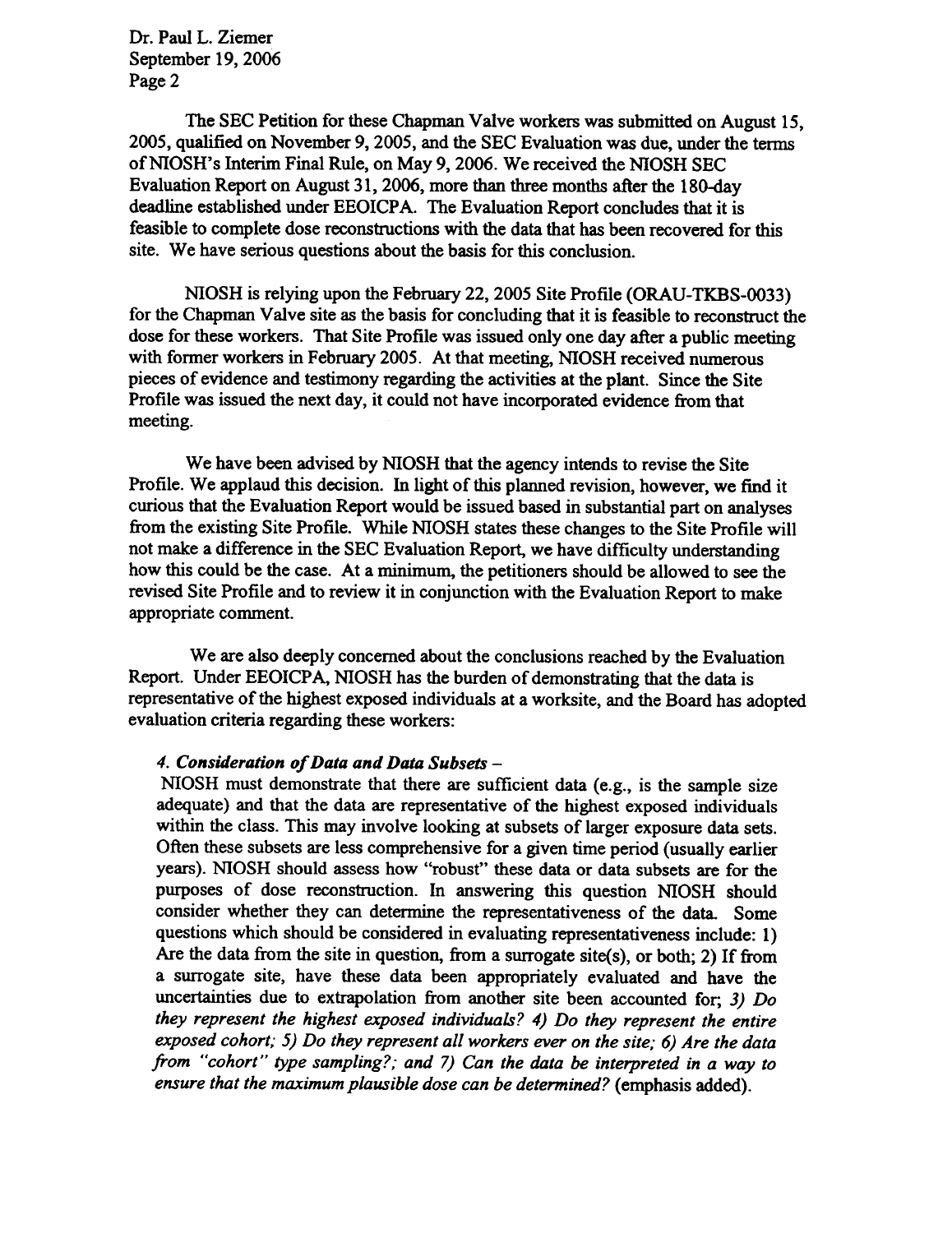Dr. Paul L. Ziemer September 19, 2006 Page 3

While NIOSH states that it "did identify employees at the facility during this time period for which complete dose reconstruction would be feasible," (Evaluation Report, page 37), we have serious concerns about this conclusion with respect to all members of the class. Indeed, the Department of Labor has recently remanded a number of cases to NIOSH for additional study based on inadequacy of the data.

We are particularly concerned that data relied upon for the Evaluation Report is not representative of the maximally exposed individuals in the class. This concern arises from our review of raw data that we recently received from NIOSH regarding workers' exposure at Chapman Valve. A few key issues arose from our review:

First, records indicate that routine monitoring for uranium intake took place on only three occasions (July, September and October of 1948) and involved only 33 samples covering 32 workers. Chapman Valve used cohort sampling, covering a range of job classifications, rather than sampling only the most exposed workers. (NIOSH concedes in its SEC Evaluation report that the "exact selection criteria is unknown.") Samples were taken from only six and five workers in September and October, respectively, and none of the workers monitored in October were production workers, who face the greatest risk. Instead, bioassays were concentrated in non-production workers, such as the Associate Director for Research, Foremen, Personnel Managers, Chief Electricians, Engineers, Inspectors and others who would have had far less opportunity for internal radiation exposure at this facility. Such samples clearly would not reflect the highest exposures at the plant.

Second, Chapman Valve also did not take bioassay samples from the individuals with the four highest film badge readings, which reflect high levels of external exposure. These readings were 650, 555, 500 and 500 mr per week. The routine bioassay samples did not include these maximally exposed individuals.

In addition, there was only one incident monitored—a fire presumed to be in early June 1948. Samples were taken from seven workers on June 11, 1948, five of whom had elevated uranium in urine readings. Only two workers involved with fire and its cleanup were re-sampled, both guards. Their bioassay readings were the same or higher a month later. NIOSH assumes the fire occurred on June 10, but the date of the fire remains unknown, despite extensive efforts by the Chapman Valve families to ascertain the date through archival research. We believe this uncertainty should be reflected in the estimations of the monitored workers, so there is no possibility of an underestimate of the uranium intake of these workers. In addition, uranium machining facilities are known to have frequent fires, yet workers were only sampled after one particular incident. NIOSH therefore simply does not have data that reflects other potential exposures.

Finally, NIOSH has failed to explain how it accounted for the work history of those individuals with bioassay samples, nor has it adequately indicated how it assessed the duration of time between when the workers were exposed and when the bioassay samples were taken. In light of these shortcomings, we fail to see how NIOSH can conclude that it has representative data from which it can develop a plausible upper bound dose estimate.